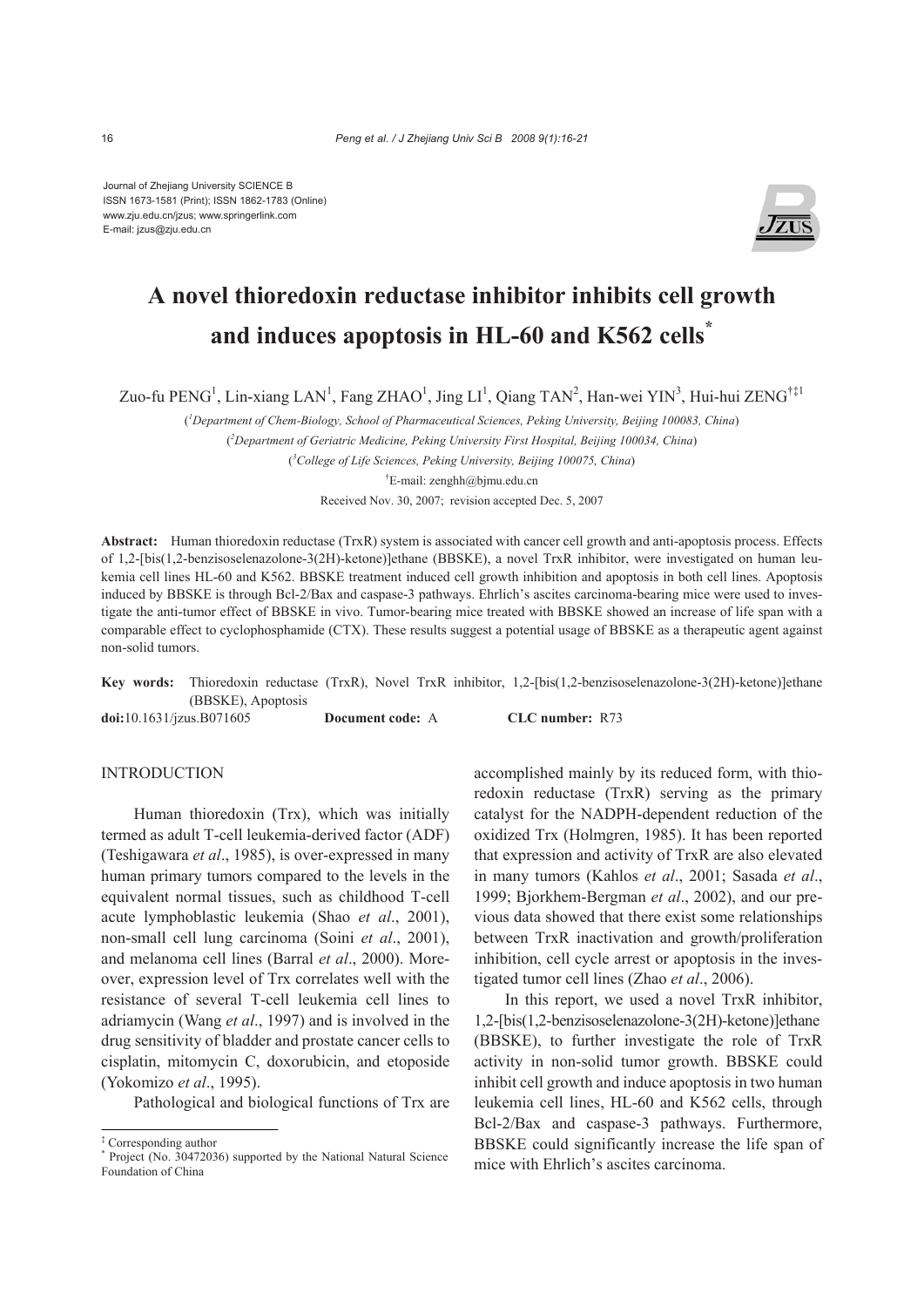#### MATERIALS AND METHODS

## **Agents**

BBSKE was synthesized and purified in our laboratory, stored as a 20 mmol/L solution in absolute DMSO at −20 °C, and diluted with the medium prior to use. The final concentration of DMSO in medium is maximum 0.25%.

## **Cell lines and culture conditions**

Human leukemia cell lines HL-60 and K562 were purchased from Cell Center of Peking University Health Science Center, China and cultured at 37 °C in a humidified atmosphere of  $5\%$  CO<sub>2</sub> in RPMI-1640 medium (Gibco, Grand Island, NY, USA) supplemented with 10% heat-inactivated fetal bovine serum, 100 U/ml penicillin and 100 U/ml streptomycin.

#### **Trypan blue exclusion test of cell viability**

The effects of BBSKE on cell growth of HL-60 and K562 cells were estimated using the trypan blue exclusion test as described by Coligan *et al*.(1997). Briefly, cells were seeded in 6-well flat-bottom plates at the concentration of  $1 \times 10^5$  cells/ml. After 24, 48 or 72 h of BBSKE treatment, trypan blue (400 µg/ml in HBSS or PBS, pH 7.2~7.4) was added to cells after washing twice with PBS. After 5 min, cells were rinsed twice with PBS and cell numbers were counted. Nuclei of non-viable cells should be stained as blue.

## **Flow cytometry assay**

The percentage of apoptotic cells was tested by propidium iodide staining method. After BBSKE treatment about  $10^6$  cells were fixed in 75% pre-cooled ethanol overnight and stained with propidium iodide (50  $\mu$ g/ml) in the presence of RNase (20  $\mu$ g/ml) for 30 min at 37 °C. DNA content was analyzed using a Coulter EPICS-XL cytometer.

## **Reverse-transcriptase-polymerase chain reaction (RT-PCR)**

Total RNA was extracted from cells using Trizol according to the supplier's instructions and reverse transcribed cDNA was analyzed for the expression of Bcl-2 and Bax. Sequences of the primers were as follows: Bcl-2, forward GAA CTG GGG GAG GAT TGT GG and reverse CCG GTT CAG GTA CTC AGT CA; Bax, forward CTG GAC AGT AAC ATG GAG CTG and reverse GGC GTC CCA AAG TAG GAG A.

## **Western blot**

After drug treatment, total cellular proteins were extracted with lysis buffer containing 25 mmol/L Tris (pH 7.4), 137 mmol/L sodium chloride, 1% Triton X-100, 1% sodium deoxycholate, 0.1% SDS, 1 mmol/L PMSF, and 10  $\mu$ g/ml leupeptin, aprotinin, and pepstatin. The protein concentration was determined by Bradford assay. Cellular protein (50 µg) was resolved by SDS-PAGE and electrophoretically transferred onto polyvinylidene difluoride membranes (Millipore, Bedford, MA, USA). The membranes were blocked with 5% skim milk in Tris-buffered saline (50 mmol/L Tris-HCl, pH 7.5), and 150 mmol/L NaCl containing 0.05% Tween-20, and then incubated with specific primary polyclonal/monoclonal antibodies including Bcl-2, Bcl-xL, cytochrome C, caspase-3 (Santa Cruz Biotechnology, USA). The primary antibody complex was then stained with horseradish peroxidase-conjugated secondary antibodies (Jackson ImmunoResearch Laboratories, USA). Protein bands were visually detected by enhanced chemiluminescence (ECL Western blotting detection system, Amersham Pharmacia Biotech., USA).

### **Ehrlich's ascites carcinoma (EAC)**

Adult male ICR mice (10 to 12 weeks old) were purchased from the Central Animal House, Peking University Health Science Center, China. Ehrlich's ascites carcinoma (EAC) was propagated into wild type mouse by intra-peritoneal injection of 0.2 ml freshly drawn ascites fluid (diluted 1:5 in sterile saline) from a mice-bearing ascites tumor. Mouse mean body weight before EAC propagation is (20±2) g. Transplantation was carried out using a sterile disposable syringe under aseptic conditions. Forty mice were randomly divided into 5 groups, and on the next day after transplantation, mice were treated p.o. daily with or without BBSKE: (1) control group: 8 mice receiving only sterile saline; (2) cyclophosphamide (CTX) group: 8 mice receiving 60 mg/kg of CTX; (3) BBSKE-1 group: 8 mice receiving 72 mg/kg of BBSKE; (4) BBSKE-2 group: 8 mice receiving 36 mg/kg of BBSKE; and (5) BBSKE-3 group: 8 mice receiving 18 mg/kg of BBSKE.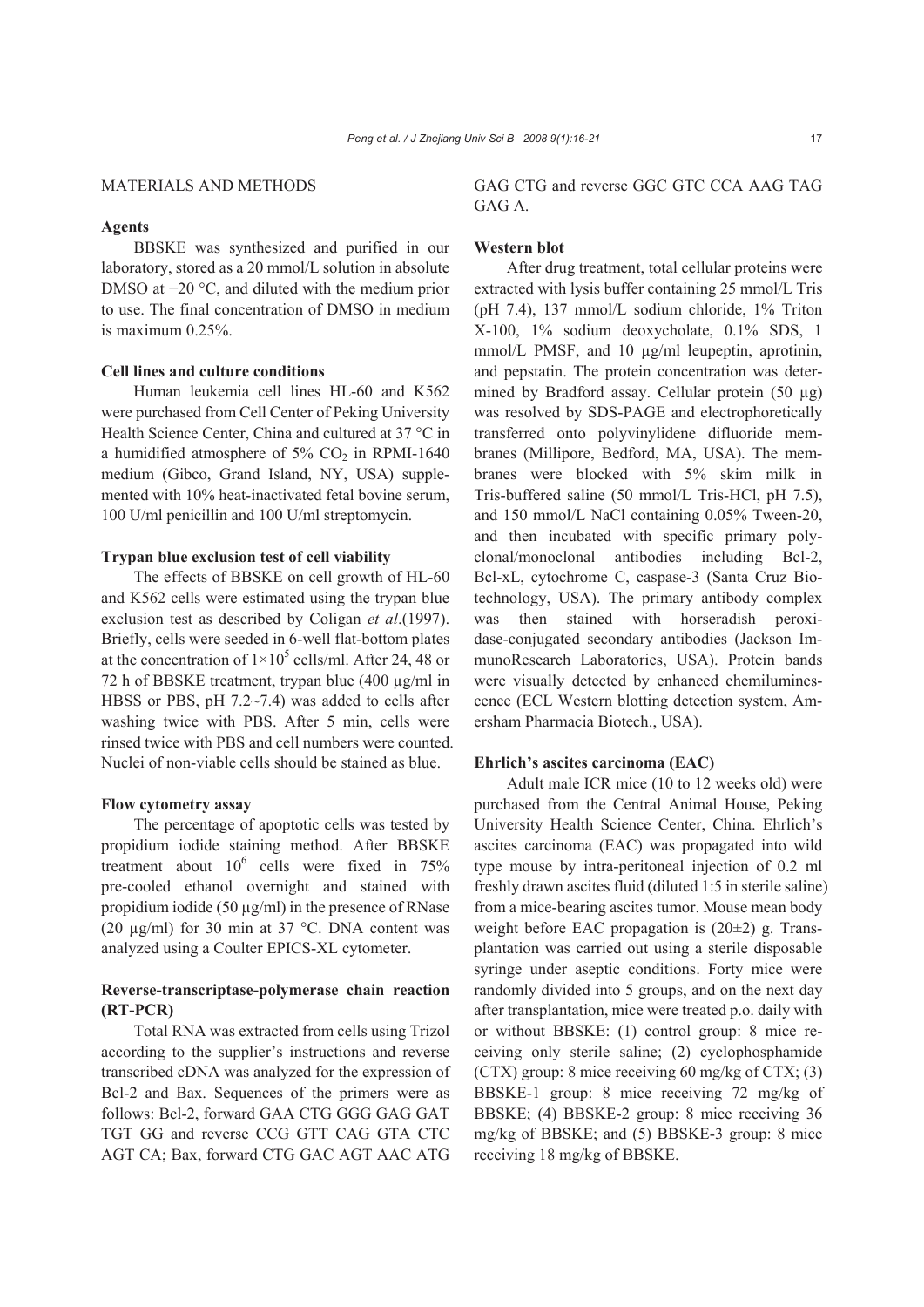#### RESULTS

# **BBSKE, a TrxR inhibitor, inhibiting growth of human leukemia cell lines HL-60 and K562 in vitro**

Our previous data showed that BBSKE can inhibit growth of several human carcinoma cell lines. To investigate the effect of BBSKE on non-solid tumors, human leukemia cell lines HL-60 and K562 were utilized. By using trypan blue exclusion test, the live cell numbers were counted after treated with BBSKE for designed period of time. Fig.1 indicates that BBSKE had cytotoxic effect on both cell lines in a dose-dependent manner. The *IC*50 values at 24 h of BBSKE on HL-60 and K562 cells were 3.74 μmol/L and 4.01 μmol/L, respectively. These results demonstrate that BBSKE can inhibit the growth of HL-60 and K562 cells dose- and time-dependently.

## **BBSKE inducing apoptosis in HL-60 and K562 cells**

To determine whether the growth inhibition effect of BBSKE on HL-60 and K562 cells was due to apoptosis, propidium iodide staining was performed on cells after BBSKE treatment and assayed for apoptosis by flow cytometer. After 24 h, apoptotic cells could be observed in BBSKE-treated cells (Fig.2). In each cell line the percentage of apoptosis increased dose-dependently. Thus BBSKE can induce apoptosis in HL-60 and K562 cells, which leads to the growth inhibition of both cell lines.



**Fig.1 Cells cultured with different concentrations of BBSKE for 24, 48 or 72 h were analyzed by trypan blue exclusion test. (a) HL-60; (b) K562** 

Data were expressed as percentage of decreased cell numbers from untreated cells. Means±*SD* of at least three independent experiments were shown



**Fig.2 Effect of BBSKE on apoptosis. HL-60 (a) and K562 (b) cells treated with or without various dosages of BBSKE for 24 h were assayed by propidium iodide staining method**  Drug dosages (DD) and apoptotic proportions (AP) were labeled in each figure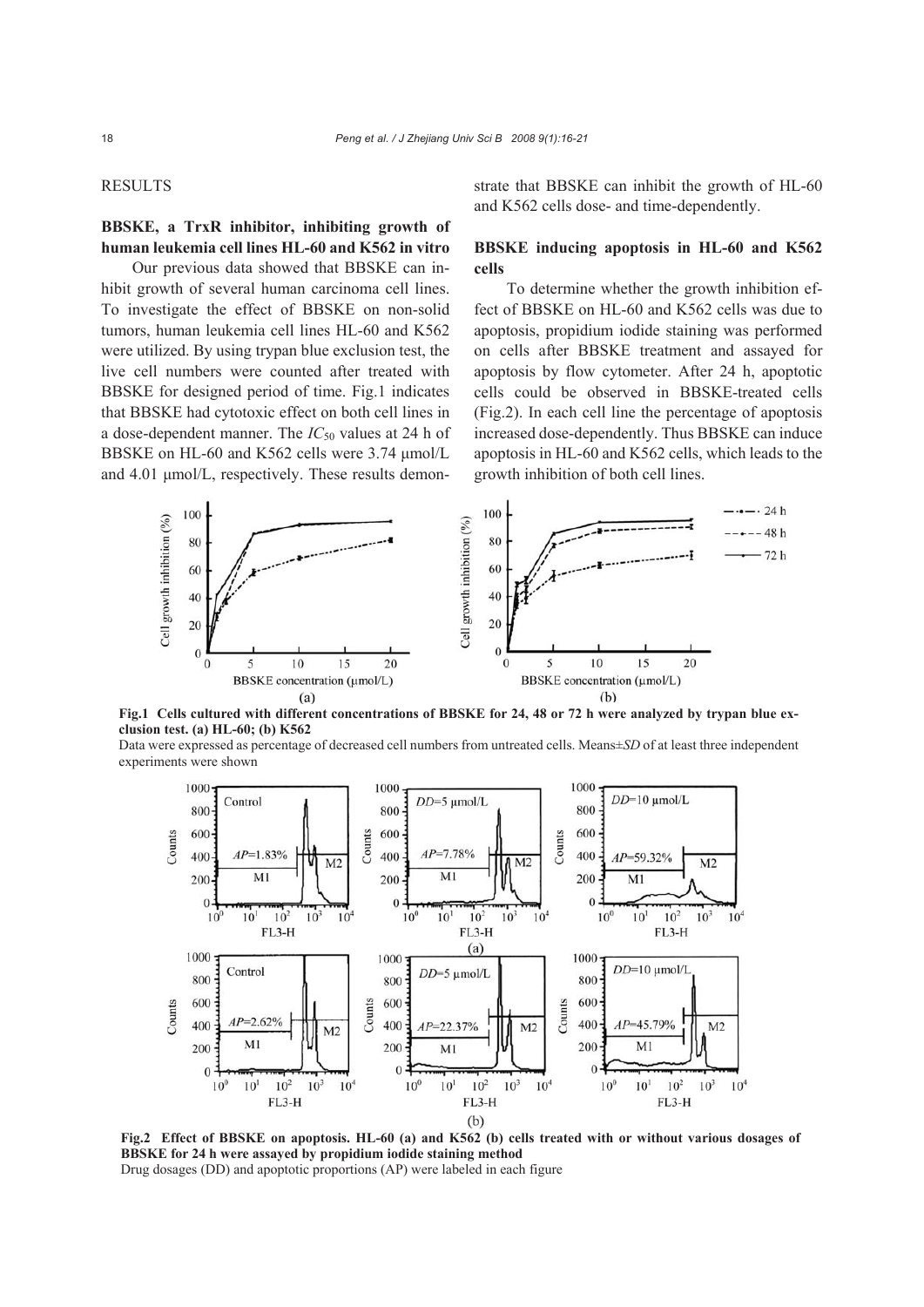## **Bcl-2/Bax pathway playing a role in the apoptosis induced by BBSKE**

To elucidate the possible mechanism of apoptosis induced by BBSKE, expressions of two Bcl-2 family members were tested. As shown in Figs.3 and 4, Bcl-2 expression was downregulated by BBSKE, with upregulation of Bax expression at both RNA and protein levels in each cell line.



**Fig.3 The mRNA levels of Bcl-2 and Bax in BBSKE-treated and -untreated HL-60 (a) and K562 (b) cells were analysed by RT-PCR. GAPDH expression was monitored for control** 



**Fig.4 HL-60 (a) and K562 (b) cells were treated with the indicated concentrations of BBSKE for 24 or 48 h. Bcl-2, Bax and caspase-3 were assayed by Western blot. Equal amounts of total cellular protein (50 μg) were resolved on 15% SDS-PAGE and β-actin was used as a lane loading control** 

# **BBSKE increases the life span of mice with Ehrlich's ascites carcinoma**

To test if BBSKE administration could inhibit non-solid tumor growth in vivo, EAC-bearing ICR mice received high or low dose of BBSKE after 24 h of intra-peritoneal tumor inoculation. The life spans of mice with or without treatment were listed in Table 1. High dose (72 mg/kg) of BBSKE treatment increased survival of EAC-bearing mice to 16.0 d. CTX was used as positive control. As shown in Table 1, the effect of high dose BBSKE is comparable to CTX.

**Table 1 BBSKE expanded the lifespan of mice with Ehrlich's ascites carcinoma** 

| Group          | Dose<br>(mg/kg) | Survival<br>(d) | Increase of<br>life span $(\% )$ |
|----------------|-----------------|-----------------|----------------------------------|
| Control        | $\mathbf{0}$    | 12.1            |                                  |
| <b>CTX</b>     | 60              | 16.5            | 36.4                             |
| <b>BBSKE-1</b> | 72              | 16.0            | 32.2                             |
| BBSKE-2        | 36              | 14.6            | 21.0                             |
| BBSKE-3        | 18              | 14.2            | 17.4                             |

Forty ICR mice were randomly divided into 5 groups (as indicated in the table). On the next day after transplantation, mice were treated p.o. daily with or without BBSKE. Control mice received only sterile saline and mice receiving cyclophosphamide (CTX) were used as positive control

#### DISCUSSION

As a cofactor, binding partner, protein reductant and cytokine-like factor, Trx performs many biological functions, such as supplying reducing equivalents to ribonucleotide reductases and peroxiredoxins (Chae *et al*., 1994; Laurent *et al*., 1964), the regulation of the activity of several transcription factors (Hirota *et al*., 1997; Makino *et al*., 1999), and the control of apoptosis signal-regulating kinase 1 (ASK-1) activity (Saitoh *et al*., 1998). Trx levels, balanced by TrxR modulation, are positive with cell proliferation and negative with apoptosis (Powis *et al*., 2000). Because of the multiple roles of Trx in tumorogenesis, Trx is regarded as a marker for prognosis (Raffel *et al*., 2003; Kakolyris *et al*., 2001) and several Trx inhibitors have been identified (Powis *et al*., 1998; Pallis *et al*., 2003). Furthermore, the function of Trx as a disulfide reductase in mammalian cells is generally dependent upon the activity of TrxR, so we have chosen TrxR as a target for chemotherapeutic drug design.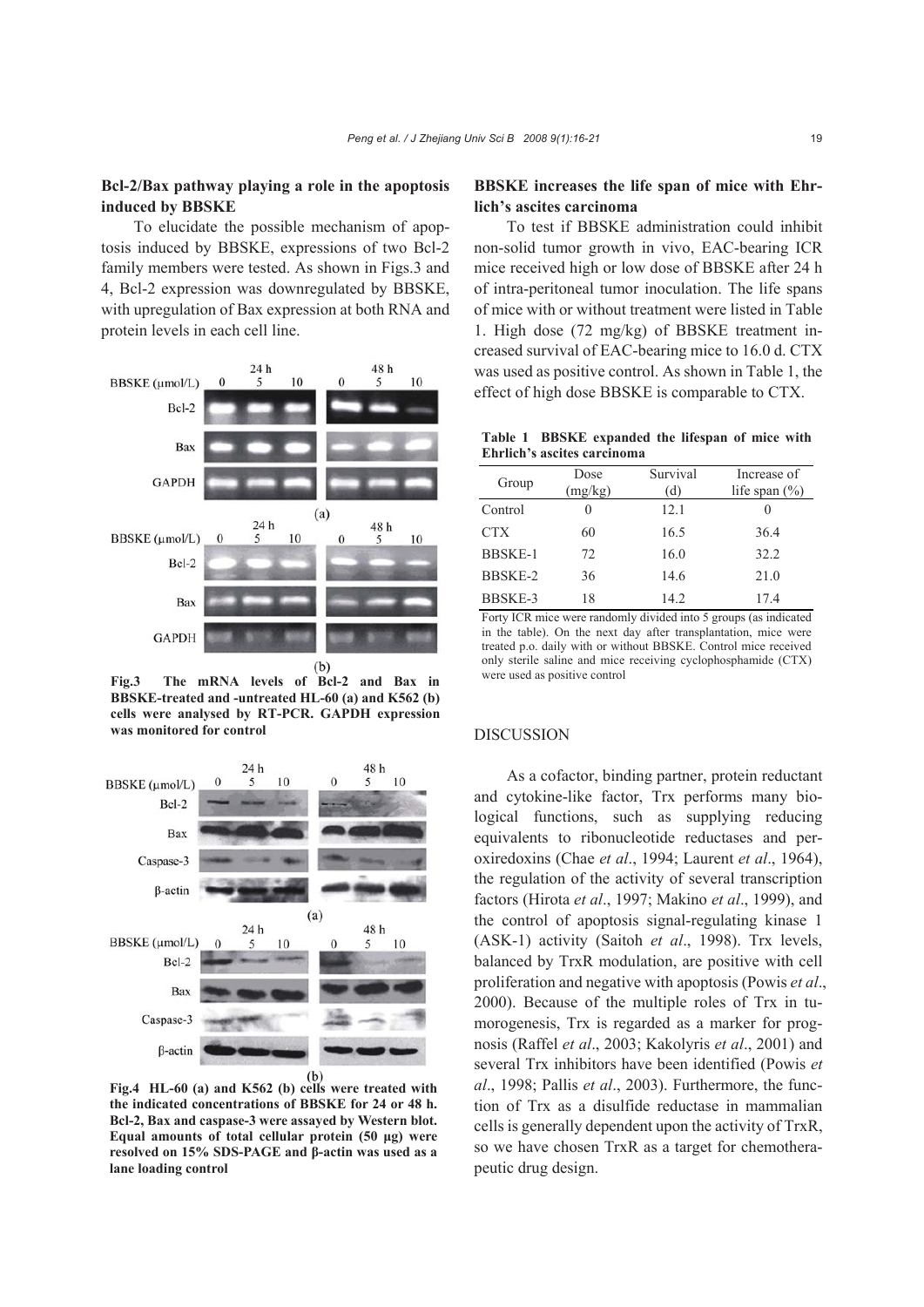BBSKE is a novel TrxR inhibitor designed and synthesized by our group. Previous studies have shown that BBSKE can significantly inhibit TrxR activities in several human carcinoma cell lines and TrxR inactivation by BBSKE correlates with cell death/apoptosis in the investigated cell lines. In this work, we showed that BBSKE could also inhibit the growth of two human leukemia cell lines, HL-60 and K562, in dose- and time-depend manners (Fig.1).

Compared to the other human carcinoma cell lines that we have investigated (Zhao *et al*., 2006), HL-60 and K562 are the most sensitive cell lines to BBSKE treatment with  $IC_{50}$  values at 24 h of 3.74 μmol/L and 4.01 μmol/L, respectively. Another human histiocytic/monocytic leukemia cell line U-937 has been shown to have much higher TrxR expression compared to peripheral blood monocytes and lymphocytes (Söderberg *et al*., 2000). Whether the superior sensitivities of HL-60 and K562 cells to BBSKE relate to the constitutive cellular TrxR activity level is still under investigation.

Moreover, the mechanism of apoptosis induced by BBSKE in some human carcinoma cell lines has been investigated. BBKSE induces apoptosis with alterations in Bcl-2, Bax, and caspase-3 expressions in human cancer cell lines A549 (lung cancer), Bel-7402 (epithelial hepatoma), BGC823 (stomach adenocacinoma), HeLa (cervical cancer), KB (nasopharyngeal epidermal carcinoma), PC-3 (human prostatic cancer) and DU145 (prostate cancer) (Zhao *et al*., 2006; Shi *et al*., 2003). In A549 cells, BBSKE inhibits the activity of TrxR, leading to the accumulation of oxidated Trx; the change of the redox state of Trx results in the decrease of NF-κB DNA-binding activity which consequently down-regulates the expressions of anti-apoptosis genes, such as Bcl-2, Bcl-xL, cIAP-2 and XIAP; finally, the mitochondrion-dependent apoptosis occurs in BBSKE-treated A549 cells (Lan *et al*., 2007). Here, we observed the similar mechanism in HL-60 and K562 cells that BBSKE could induce apoptosis in HL-60 and K562 cells through Bcl-2/Bax pathway and cleavage of pro-caspase-3 (Figs.3 and 4). The present results are in agreement with the reported findings on solid tumors. Further study needs to be done for a better understanding of the apoptosis mechanisms in BBSKE-treated HL-60 and K562 cells.

To further test the effect of BBSKE on non-solid

tumor in vivo, mice with EAC were treated with different doses of BBSKE (18, 36 or 72 mg/kg) until death. Table 1 indicates that BBSKE could increase the life span of tumor-bearing mice dose-dependently. CTX is used in this experiment as positive control, which is clinically used nowadays to treat several types of cancer such as lymphomas, cancers of the ovary, breast and bladder, and chronic lymphocytic leukemia. Moreover, Andreani *et al*.(1983) have suggested that an increase in the life span of ascites bearing animals by 25% can be considered as an indicative of significant drug activity. To our surprise, high dose (72 mg/kg) BBSKE treatment (32.2% of life span increase) is comparable to the effect of CTX (36.4% of life span increase). Whether the therapeutic effect of BBSKE in EAC mouse model is due to the induction of tumor cell apoptosis needs to be further analyzed.

In conclusion, here we for the first time report the effects of BBSKE on some non-solid tumors. BBSKE could inhibit cell growth and induce apoptosis in two human leukemia cell lines, HL-60 and K562 cells, which is partially through Bcl-2/Bax pathway. In vivo experiment using EAC mouse model indicates that BBSKE could increase the life span of tumor-bearing mice with a comparable effect to CTX, suggesting a potential usage of BBSKE as a therapeutic agent against non-solid tumors.

#### **References**

- Andreani, A., Scapini, G., Galatulas, I., Bossa, R., 1983. Potential antitumor agents IX: synthesis and antitumor activity of two analogues of ketocaine. *J. Pharm. Sci.*, **72**(7):814-815. [doi:10.1002/jps.2600720724]
- Barral, A.M., Källström, R., Sander, B., Rosén, A., 2000. Thioredoxin, thioredoxin reductase and tumour necrosis factor-alpha expression in melanoma cells: correlation to resistance against cytotoxic attack. *Melanoma Res.*, **10**(4): 331-343. [doi:10.1097/00008390-200008000-00004]
- Bjorkhem-Bergman, L., Jonsson, K., Eriksson, L.C., Olsson, J.M., Lehmann, S., Paul, C., Bjornstedt, M., 2002. Drug-resistant human lung cancer cells are more sensitive to selenium cytotoxicity. Effects on thioredoxin reductase and glutathione reductase. *Biochem. Pharmacol.*, **63**(10): 1875-1884. [doi:10.1016/S0006-2952(02)00981-4]
- Chae, H.Z., Chung, S.J., Rhee, S.G., 1994. Thioredoxin-dependent peroxide reductase from yeast. *J. Biol. Chem.*, **269**(44):27670-27678.
- Coligan, J.E., Kruisbeek, A.M., Margulies, D.H., Shevach, E.M., Strober, W., 1997. Current Protocols in Immunology. John Wiley & Sons, New York.